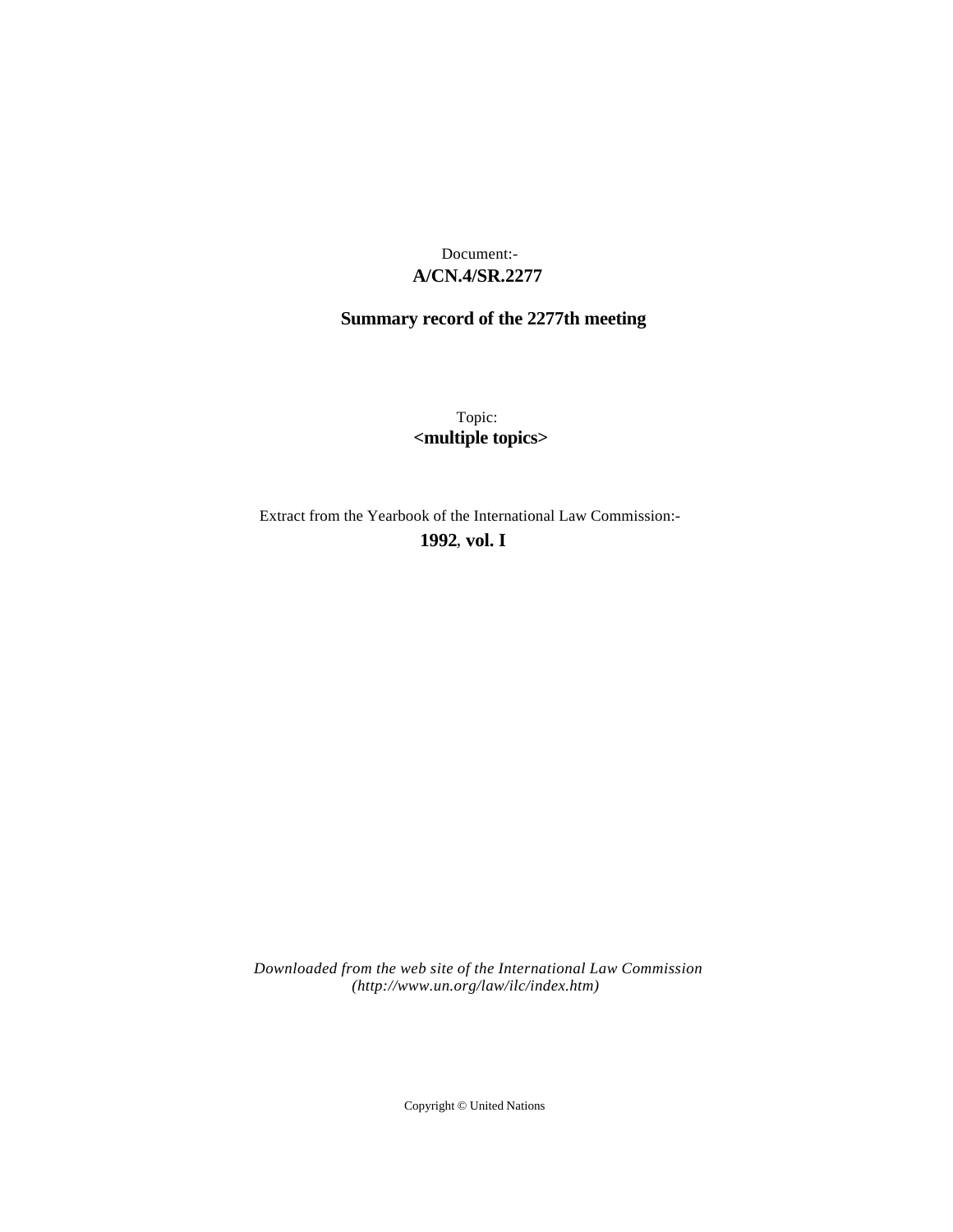ceremony of the twenty-eighth session of the International Law Seminar.

42. Mr. BLANCA (Director-General of the United Nations Office at Geneva) recalled that, when he had welcomed the participants to the twenty-eight session of the International Law Seminar, he had expressed the hope that the session would take place in a constructive and open spirit and would prove to be an enriching experience for all. That wish had been realized and the various lectures given by the eminent members of the Commission and by different officials from the United Nations Secretariat had no doubt provided them with a source of inspiration and reflection.

43. For the first time that year, the participants had been able to compare and apply their ideas in four working groups set up to study one particular problem dealt with by the Commission, namely, the establishment of an international criminal court. That innovative step had been made possible with the cooperation of the Chairman and the support of the members of the Commission. It had been a true practical exercise in which practice had been complemented by theory. The four members of the Commission who had supervised the working groups had listened with great interest to the submission of the ensuing reports. After all, was not practical work the ultimate purpose of university studies? It was that practical knowledge Which had in particular enabled the Commission to draft major international legal instruments and to seek viable agreements on all issues that had met with opposition.

44. On behalf of the United Nations, he thanked the Governments which had made voluntary contributions and had offered fellowships for the Seminar, thereby promoting wider teaching, study, dissemination and understanding of international law. With their assistance, young jurists, mainly from developing countries, had been able to attend meetings of the Commission and to acquire practical experience in the drafting of international legal texts. Thanks to such generosity, 16 fellowships had been awarded for a total of 22 participants, not to mention the 4 UNITAR fellows who traditionally attended the Seminar. He also thanked in particular the Director of the Seminar, Mrs. Noll-Wagenfeld, who had done everything possible to ensure the success of the Seminar's activities.

45. He had no doubt that the lessons learned from the Seminar would help the participants to become the builders and shapers of the world of the future and to promote dialogue, understanding, tolerance and openmindedness. He wished them every success in their future endeavours.

46. The CHAIRMAN said that the Commission attached great importance to the International Law Seminar, which was designed to familiarize young jurists with the work of the Commission and to increase their understanding of the difficulties it had to face. During the session, the participants would have gained awareness of the importance of individual work, but also of the benefits of dialogue and cooperation. A jurist must know how to listen and to take seriously arguments he did not particularly like.

47. The participants had for the first time been asked to play an active role by contributing to the work of the Commission. The results of their reflections on the statute of an international criminal court had been particularly encouraging and their papers would be made available to all members of the Commission, who could then take them into account in their deliberations.

48. Participation in the International Law Seminar was a kind of initiation rite, since it was precisely as participants in the Seminar that a not inconsiderable number of the present members of the Commission had had their first contacts with it. He therefore trusted that some of the participants would one day return to the Commission as members.

49. Mr. NHERERE, speaking on behalf of the participants in the International Law Seminar, thanked the members of the Commission and in particular Mr. Crawford, Mr. Pellet, Mr. Tomuschat, and Mr. Villagran Kramer, the tutors of the four working groups, for their assistance and understanding and for making themselves readily available. He also thanked Mrs. Noll-Wagenfeld, the Director of the Seminar. The feeling of being present at the actual creation of the law during the discussions in which creativity had vied with originality had been a fascinating and rewarding experience for all participants, who would in future look at the Commission's reports with fresh eyes and renewed interest. Their stay in Geneva had also provided many of them with an opportunity to make international contacts for the first time, and that was entirely in keeping with the spirit of the United Nations. He trusted that the Chairman and other members of the Commission would still be present when some of the participants at the Seminar had the chance one day to return to the International Law Commission as members.

*The Director-General presented participants with certificates attesting to their participation in the twentyeighth session of the International Law Seminar.*

*The meeting rose at 12.15 p.m.*

## **2277th MEETING**

*Tuesday, 23 June 1992, at 10 a.m.*

#### *Chairman:* Mr. Christian TOMUSCHAT

*Present:* Mr. Al-Khasawneh, Mr. Arangio-Ruiz, Mr. Barboza, Mr. Bennouna, Mr. Bowett, Mr. Calero Rodrigues, Mr. Crawford, Mr. de Saram, Mr. Eiriksson, Mr. Fomba, Mr. Giiney, Mr. Kabatsi, Mr. Kusuma-Atmadja, Mr. Mahiou, Mr. Mikulka, Mr. Pambou-Tchivounda, Mr. Sreenivasa Rao, Mr. Razafindralambo, Mr. Rosenstock, Mr. Shi, Mr. Szekely, Mr. Thiam, Mr. Vargas Carreño, Mr. Vereshchetin, Mr. Villagran Kramer, Mr. Yamada, Mr. Yankov.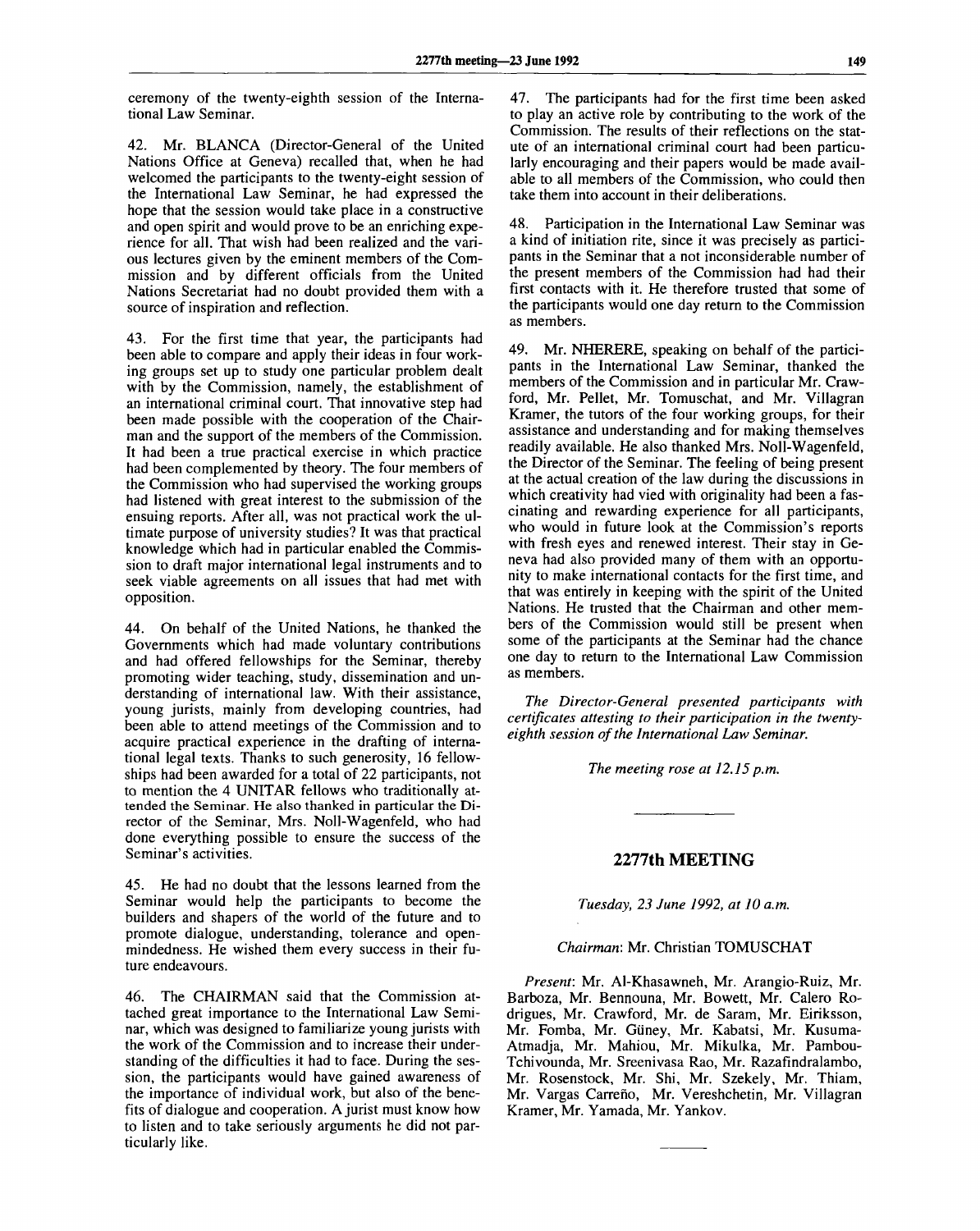## **Visit by a member of the International Court of Justice**

1. The CHAIRMAN said he extended a warm welcome to Prince Ajibola, a Judge of the International Court of Justice and a former member of the Commission, and was sure that he spoke on behalf of all members of the Commission in expressing the conviction that Prince Ajibola would make as fruitful a contribution to the work of ICJ as he had done to the work of the Commission.

## **State responsibility** *(continued)* **(A/CN.4/440 and Add.1,<sup>1</sup> A/CN.4/444 and Add.1-3,<sup>2</sup> A/CN.4/L.469, sect. F, A/CN.4/L.472, A/CN.4/L.478 and Corr.l and Add.1-3, ILC(XLIV)/Conf.Room Doc.l and 4)**

### [Agenda item 2]

### THIRD AND FOURTH REPORTS OF THE SPECIAL RAPPORTEUR *(continued)*

# ARTICLE 5 *bis and*

## ARTICLES 11 TO 14<sup>3</sup>  *(continued)*

*2.* Mr. ARANGIO-RUIZ (Special Rapporteur) said that he wished to make a point of clarification concerning the last paragraph of chapter VII of his fourth report (A/CN.4/444/Add.2) in which he had indicated that draft article  $4<sup>4</sup>$  of part 2 might require further reflection and would, if necessary, be the subject of a further addendum. The fact that no such addendum had been produced was due not to any change of view on his part about the relevance of the issue but rather because it was of such importance as to require in-depth treatment. He would very much welcome members' views on the matter, which he had already touched upon on earlier occasions, for example, at the 2267th and 2275th meetings.

3. As he saw it, the effect of article 4 in its present form would be to subordinate the provisions of the draft on State responsibility both to the provisions of, and to the procedures in, the Charter of the United Nations on the maintenance of international peace and security. In particular, that would mean the subordination of the draft articles on State responsibility to any recommendations or decisions adopted by the Security Council in the context of its functions regarding dispute settlement and collective security. As stipulated unambiguously in the Charter, the Security Council's powers consisted of making non-binding recommendations, under Chapter VI, which dealt with dispute settlement, and also binding decisions under Chapter VII, which dealt with measures of collective security. The main point was that, according to the doctrinal view—which did not appear to be seriously challenged either in the legal literature or in practice—the Security Council would not be empowered, when acting under Chapter VII, to impose settlements under Chapter VI in such a manner as to transform its recommendatory function under Chapter VI into binding settlements of disputes or situations.

4. But what if the Security Council did try to impose binding settlements? Would article 4 as adopted by the Commission, and eventually embodied in a treaty, subordinate the validity, the interpretation and the application of any provisions of a convention of codification of the law of State responsibility to any decision of the Security Council imposing the settlement of a dispute or situation? Although he had not been able to reach a considered opinion on the subject, he could, for the moment, think of two examples. First, if a Security Council decision under Chapter VI of the Charter of the United Nations did affect a dispute or situation between one or more injured States and one or more wrongdoing States in a manner not in conformity with the rules laid down in a convention of State responsibility, of which article 4 formed part, what would be the implications for the relationship in terms of responsibility, whether substantive or instrumental, as between the States concerned? Second, in the event of such a situation, what would be the relationship between the competence of ICJ, on the one hand, and that of the Security Council, on the other, for instance in a case where, on the basis of a valid jurisdictional link, State B unilaterally brought a case against a wrongdoing State A before ICJ and the Court was confronted with a contradiction between one of the provisions of the convention on State responsibility and a decision taken by the Security Council in violation of the limitation of its competence under Chapter VI of the Charter?

5. Although he would be unable, for the time being, to answer such delicate and difficult questions, he thought that they could not be ignored by the Commission. In any case, as regarded the inclusion of article 4 in the draft, he was of the view that for such a provision to be maintained, it would be indispensable for the Commission to study the matter in adequate breadth and depth. He also realized that, for the time being, the Commission's mandate did not appear to be sufficiently broad to enable it either to interpret the Charter of the United Nations, in particular, Chapters VI and VII, or to determine the relationship between the Security Council and ICJ, or to determine the consequence that Article 103 of the Charter would have on any specific provisions of the law of State responsibility as codified by the Commission and accepted by States in a convention. He felt, therefore, that the best course for the Commission would be to leave article 4 out of the draft. Any question concerning the relationship between an eventual convention on State responsibility and the Charter of the United Nations should be governed by Article 103 of the latter.

6. Mr. BARBOZA, congratulating the Special Rapporteur on his third (A/CN.4/440 and Add.l) and fourth (A/CN.4/444 and Add.1-3) reports, which contained a wealth of information, said that he would underline in particular the importance of the analysis of self-contained regimes and of the question of a plurality of injured States. As to the need to codify, and possibly progressively develop, the law on countermeasures, while he appreciated that reprisals had a bad reputation in the history of international law and international relations, he could not share Mr. Shi's position (2267th and 2273rd meet-

<sup>&</sup>lt;sup>1</sup> Reproduced in *Yearbook ... 1991*, vol. II (Part One).

<sup>2</sup> Reproduced in *Yearbook ... 1992,* vol. II (Part One).

 $3$  For texts of proposed draft articles 11 and 12, see 2273rd meeting, para. 18; for 5 *bis,* 13 and 14, see 2275th meeting, para. 1.

<sup>&</sup>lt;sup>4</sup> See 2266th meeting, footnote 11.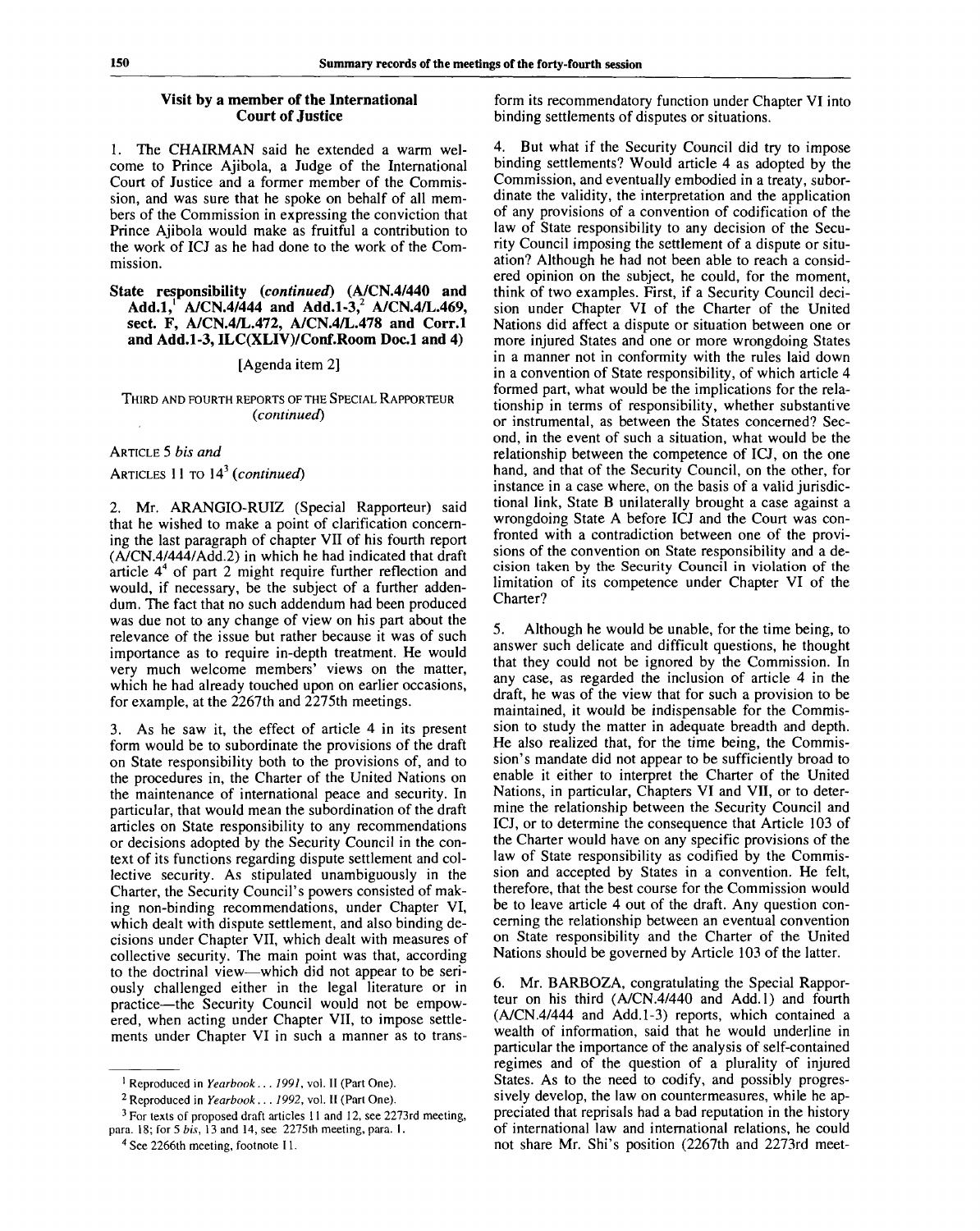ings) for reprisals had always been, and would continue to be, a fact of international life. Since he was sceptical about the likelihood of abolishing countermeasures, he considered that the Commission should place before the General Assembly a draft that provided for detailed regulation of the conditions under which reprisals could be taken. That was the only safeguard international law could offer to the smaller and weaker States.

7. He agreed with other members that countermeasures should be limited basically to securing cessation and reparation. Even if the object of a countermeasure was to obtain satisfaction, it should not be regarded as punitive in nature. Satisfaction might be the only way in which the injured State could be compensated for the damage suffered as a result of violation of its subjective right. Reprisals, therefore, should not be recognized under modern international law as having a punitive function, irrespective of the subjective motive that prompted the injured State to take them. An article spelling out that fact would provide smaller States with an added safeguard. In that connection, he noted that the Special Rapporteur was not in favour of including such a provision and would prefer to rely on proportionality to temper any excesses so far as the punitive nature of the countermeasure was concerned. The precise meaning of proportionality was not always clear, however, which was why an article on the function of reprisals was necessary. He also agreed that there should be no reference in the draft to sanctions as such. Since retortion had been omitted from the draft and reciprocity, as in former article  $8$ ,<sup>5</sup> had been equated with reprisals, as in former article  $9<sup>6</sup>$  something he agreed with entirely—countermeasures now signified reprisals alone. The Special Rapporteur had, however, expressed the view that the term "countermeasures" was not a useful and clear concept. Why not, then, use the term "reprisels", notwithstanding its unfortunate connotation?

8. Like Mr. Calero Rodrigues (2274th meeting), he approved of the last phrase, "not to comply with one or more of its obligations towards the said State" in draft article 11, but he wondered why the word "suspend", used in former articles 8 and 9 drafted by the previous Special Rapporteur, Mr. Riphagen, had been omitted. The phrase in question denoted some degree of permanence, whereas reprisals should cease once their purpose had been achieved. There again, he agreed with Mr. Calero Rodrigues that that fact should be spelt out in the draft. Article 11 further provided that, only when the injured State had not received an adequate response to its demand for compliance with articles 6 to 10, could it set in motion the procedure for the settlement of disputes, under article 12. Having regard to paragraph 1 *(a)* of article 12, and to the fact that the object of a reprisal might well be to bring about the establishment of a settlement procedure, a countermeasure might be acceptable provided that its lawfulness was examined in the context of such a procedure.

9. With regard to article 12, notwithstanding the exception laid down in paragraph 2 *(a),* he had doubts about

the precise meaning of the expression "all the amicable settlement procedures available . . .", in paragraph 1 *(a),* and would have preferred the words "all the" to be replaced by "any", for the sake of clarity. Paragraph 2 *(b)* and (c) as well as paragraph 3 apparently reflected the reasoning behind the paragraphs of the conclusion to chapter II of the fourth report dealing with the nature and objective function of the measure envisaged. Yet, the differences alluded to in the report with respect to the impact of settlement procedures and countermeasures were not reflected in the article.

10. Article 13, on proportionality, was a key provision and, like the *Naulilaa*<sup>7</sup> and *Air Service*<sup>8</sup> awards, was couched in negative terms. It was an improvement on former article 9 as drafted by Mr. Riphagen, which mentioned only the effects of the reprisal, in that it introduced a qualitative as well as a quantitative element and it also omitted the word "manifestly", which went too far. The Special Rapporteur's comparison, in the report, between two evils, as represented by the breach and the reaction to the breach, called to mind *lex talionis,* the purpose of which, in primitive law, had been to set a limit on private revenge and to impose a rudimentary civil rather than a penal sanction. There was, however, much to be said in favour of Mr. Bowett's suggestion (2274th meeting) to the effect that the countermeasure must be necessary to bring about, first, cessation of the wrongful act, and second, recourse to peaceful settlement. To apply more compulsion than was necessary was a sure indication of the disproportionate nature of the reprisal.

11. As far as paragraph 1 *(a)* of draft article 14 was concerned, whether it be the version originally submitted<sup>9</sup> or the reformulation, it would perhaps be preferable to use the expression "in contravention of the Charter of the United Nations and not only of Article 2, paragraph 4, thereof". Subparagraph *(b)* of the first version was perhaps preferable to paragraph 2 of the second, though it might not be acceptable. The Special Rapporteur's aim with paragraph 2 was to impose some limitation on the effects of reprisals by providing that they should not be allowed if they jeopardized the "territorial integrity or

- $f'(c)$  any conduct which:
- "(i) is not in conformity with the rules of international law on the protection of fundamental human rights;
- ' '(ii) is of serious prejudice to the normal operation of bilateral or multilateral diplomacy;
- "(iii) is contrary to a peremptory norm of general international law: law;
- "(iv) consists of a breach of an obligation towards any State other than the State which has committed the internationally wrongful act."

<sup>&</sup>lt;sup>5</sup> See 2273rd meeting, footnote 10.

<sup>6</sup> Ibid.

<sup>&</sup>lt;sup>7</sup> See 2267th meeting, footnote 7.

<sup>8</sup> Ibid., footnote 8.

<sup>&</sup>lt;sup>9</sup> The version originally submitted by the Special Rapporteur, read: ' *'Article 14. Prohibited countermeasures*

<sup>&</sup>quot;An injured State shall not resort, by way of countermeasure to:

*<sup>&</sup>quot;(a)* the threat or use of armed force in breach of the Charter of the United Nations;

*<sup>&</sup>quot;(b)* any other conduct susceptible of endangering the territorial integrity or political independence of the State against which it is taken;

He later reformulated it. See 2275th meeting, para. 1.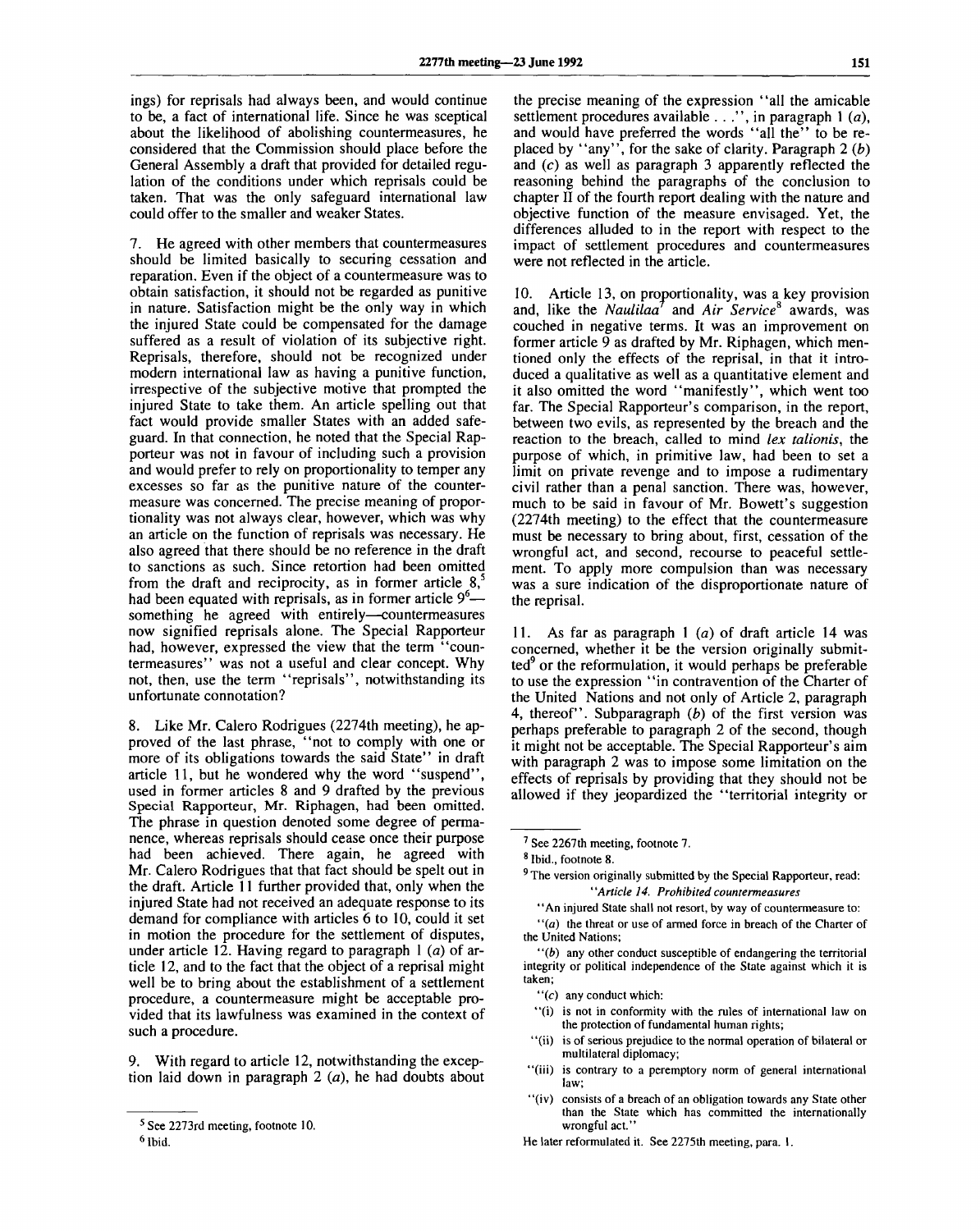political independence of the State against which they were taken". While that idea deserved some reflection, it might first be asked whether proportionality was not in itself sufficient to make a reprisal illegal when it produced such catastrophic results. A second question then arose: if the reaction which produced those catastrophic results was in effect proportional to the breach, did that not indicate that the breach itself might have jeopardized the territorial integrity or political independence of the injured State? Yet application of article 14, paragraph 2, and the proportionality factor signified that the injured State could not go as far in taking reprisals as the offending State had done in committing the wrongful act. Paradoxically, proportionality between the coercion used and the objective aim of the reprisal meant that the reprisal had to end as soon as cessation of the wrongful act or reparation was achieved.

12. The second version of article 14 brought two elements into play: the nature of countermeasures which might jeopardize a State's territorial integrity or political independence, and the equation of certain countermeasures with the use of force. The article seemed to imply that the prohibitions referred to in paragraph  $1$  (a) derived from the language of the Charter of the United Nations. He wondered, however, if article 14 might not be introducing new and alien elements into the interpretation of the Charter. He was willing to accept the content of the four subparagraphs contained in paragraph 1 *(b).* However, as it stood, paragraph 1 *(b)* (ii) might give rise to abuses in the utilization of countermeasures. He would, therefore, replace the words "is of serious prejudice to" by "may hinder the normal operation of bilateral or multilateral diplomacy".

13. The report also contained valuable material on non-directly injured States. In particular, the logic expounded in the seventh paragraph of chapter VIII C of the fourth report could be usefully applied to help clarify responsibility in the case of pollution of the "global commons", if the obligation not to pollute them was considered to be an *erga omnes* obligation. The Commission should give further consideration to the material on non-directly injured States and to the tentative draft of a possible article 5 *bis,* proposed by the Special Rapporteur.

14. Mr. BENNOUNA said that he appreciated the comprehensive review of theory provided by the Special Rapporteur in his fourth report; at the same time, he was concerned that such an approach would lead the Commission to engage in interminable controversy, thus hindering it from reaching its goal of producing a set of draft articles.

15. He was, by and large, in agreement with the Special Rapporteur's observations on proportionality and with the content of draft article 13. However, the criteria by which proportionality was evaluated remained an unresolved issue. Equity, for example, was too vague a criterion and generally depended on the way it was defined in a dispute settlement procedure.

16. Countermeasures could be used as a pretext for a State, or a group of States, to impose its own view of the

international order on another State. Hence, the question arose of whether it was acceptable that a regional group, such as the European Community, having determined unilaterally that a State had violated human rights or the right to self-determination, should suspend or terminate its association with that State, thereby jeopardizing its economic and social equilibrium. Or more generally, could the Community use a claim of violation of human rights as a means of no longer honouring certain specific obligations towards another State, when the actual objective was to impose on that State an economic and social system that was more favourable to the Community? Clearly, one of the key elements in considering proportionality and the related question of countermeasures was the real objective of such measures. The matter called for further reflection. The relationship between countermeasures and the prohibition of the use of force was a highly sensitive issue. He feared that the way in which it had been treated by the Special Rapporteur in his fourth report might lead to a widening of the scope of the use of force. In his view, the Commission should take the opposite approach: in dealing with the question of the use of force, it should confine itself to referring to the generally accepted rule of international law, as established under Article 2, paragraph 4, of the Charter of the United Nations. All the justifications for the use of force cited by the Special Rapporteur in the report were, in reality, simply various means of broadening the scope of the only legitimate exception to the prohibition of the use of force, namely self-defence. A number of examples were given in chapter V A, which failed to mention, however, that the claims of self-defence had very often been rationalizations for other, unacknowledged objectives that had prevailed during the epoch of spheres of tives that had prevailed during the epoch of spheres of influence: during that period, the actual aim had been to ensure ideological unity in a particular region.

17. It should be borne in mind that countermeasures were prohibited by international law, even when taken by a group of States, unless they fell within the scope of Chapter VIII of the Charter of the United Nations and had been authorized by the Security Council for the purposes of maintenance of peace. In that connection, he considered unacceptable the statement in chapter V A of the report that:

The lawfulness of armed intervention to protect nationals in danger abroad generally appears to be accepted not so much under Article 51 ... as on the basis of a plea of self-defence as understood in the practice of common law countries, namely, of self-defence in a broad sense.

It was essential to recognize that the lawfulness of selfdefence based on necessity was not generally accepted, either as doctrine or by the States themselves. It had been strongly contested by scholars, including Jiménez de Arechaga and Tanzi. Much of the doctrine espousing a broad interpretation of the concept of self-defence was based on cases which had been adjudicated before the entry into force of the Charter of the United Nations in 1945. Such cases were of purely historical interest and were no longer relevant to modern thinking on the subject of self-defence. One of the key cases in the matter was the *Corfu Channel* case, which dated from 1949, and in which ICJ, in its Judgment, had rejected the United Kingdom's defence of "Operation Retail" as a method of self-protection or self-help, and said that: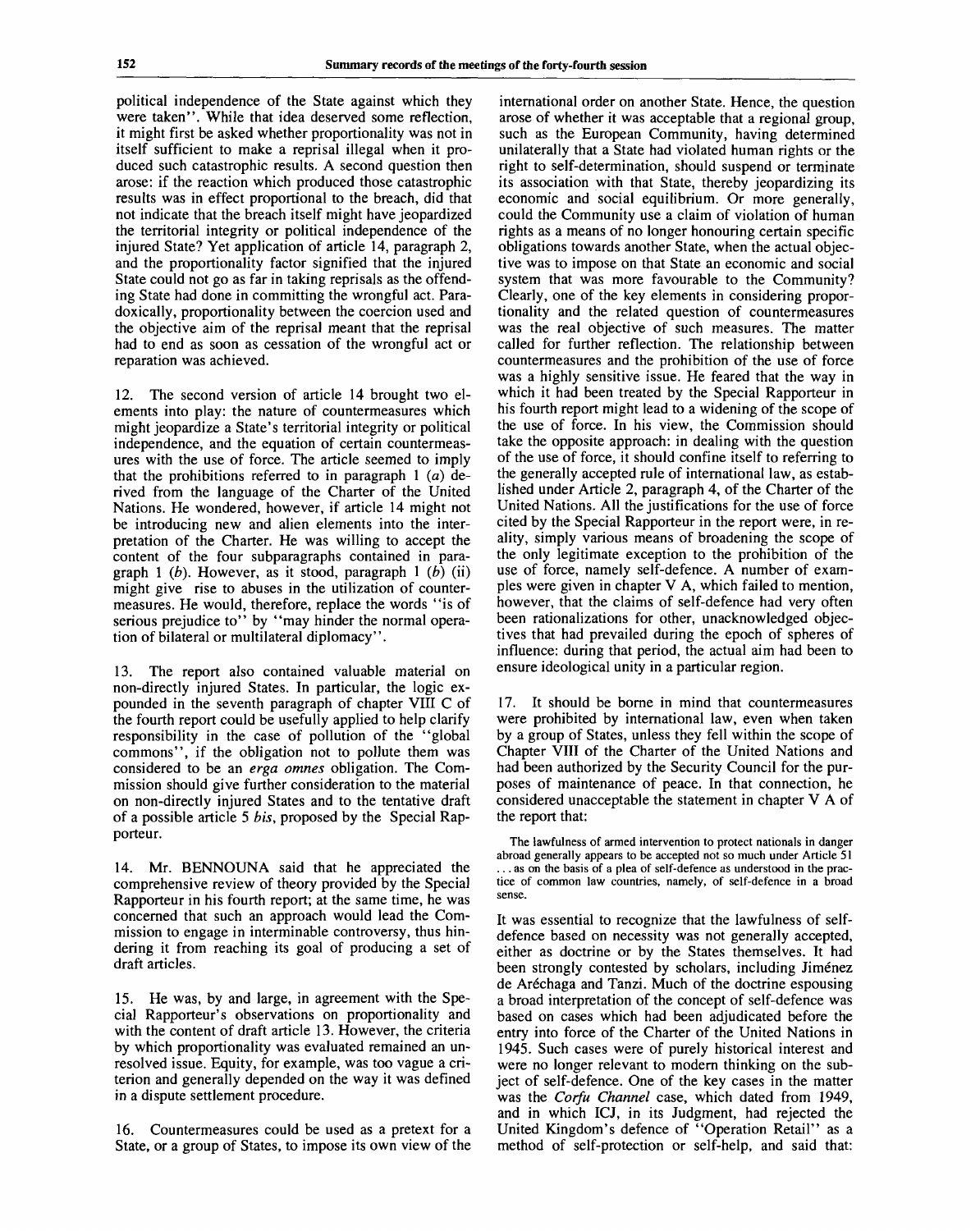"between independent States, the respect for territorial sovereignty is an essential foundation of international relations".<sup>10</sup> It was also a fact that many States had refused to accept the claims of those which had invoked self-defence based on necessity. Widespread protest had thus prevented a broad interpretation from becoming part of the generally accepted rules of international law. Members should not be put in the position of subscribing to the highly controversial doctrine of urgent necessity. The Commission was not mandated to deal in detail with the issues of the prohibition of the use of force or the nature of self-defence.

18. Generally speaking, he concurred with the Special Rapporteur's remarks on the use of economic and political measures as forms of coercion. The Commission probably did not need to go into lengthy debate in that regard. The Special Rapporteur had adequately defined the restrictions on such measures in article 13 (Proportionality), and in paragraph 2 of the new version of article 14 (Prohibited countermeasures).

19. He agreed, too, with the sections of the fourth report concerning the relations between countermeasures and human rights and the Special Rapporteur's observations concerning the rules on the inviolability of diplomatic envoys and other protected persons. He objected, however, to the wording of the penultimate sentence of the last paragraph of chapter V D, which indicated that those rules had come into existence long before the rules on the protection of human rights and the rules of *jus cogens. Jus cogens* did not represent specific rules. The concept related rather to the hierarchy of rules in the juridical system, the place of the rule in that hierarchy determining its character. There appeared to be some confusion between *erga omnes* obligations and obligations deriving from multilateral treaties, for they were two different concepts and should be distinguished from one another. *Erga omnes* obligations were applicable to all States.

20. In short, he had no quarrel with the substance of the draft articles, but was concerned about the fact that the articles themselves did not fully reflect the discussion in the fourth report.

21. Mr. BOWETT said he understood the reluctance of some members to see the Commission's draft endorse countermeasures—they looked back, with distaste, at the coercion of weaker States by the major Powers during the nineteenth century. However, one must be realistic: States were not prepared to surrender their right to take countermeasures, and indeed the draft articles afforded an opportunity to use countermeasures as a positive, constructive means of promoting respect for the law. The draft should thus have three aims in view: first, eliminating the punitive aspect of countermeasures; second, utilizing countermeasures as a means of compelling States to return to compliance with the law; and third, subjecting the underlying dispute to impartial, third-party settlement procedures, which would also encompass the legality of any countermeasures undertaken.

22. As to the earlier version of article 14, he had no difficulty with the proposition, in paragraph *(a),* that countermeasures should not involve the threat or use of force, or with the provision in paragraph  $(c)$ , with the exception of subparagraph (ii) thereof, which was too broad and too subjective. If countermeasures should not be taken against the staff or premises of diplomatic missions, the draft should say so. Paragraph 2 of the reformulation of draft article 14 raised serious difficulties and he would prefer to see it deleted, because it implied that the prohibition on the use of force in Article 2, paragraph 4, of the Charter of the United Nations extended to political and economic coercion, a view which had been decisively rejected in the resolutions adopted by the General Assembly on the Declaration on the Inadmissibility of Intervention in the Domestic Affairs of States and the Protection of Their Independence and Sovereignty<sup>11</sup> and the Declaration on Principles of Interna-<br>tional Law concerning Friendly Relations and tional Law concerning Friendly Relations and Cooperation among States in accordance with the Charter of the United Nations.<sup>12</sup> Again, although a separate provision could be included to forbid countermeasures as incompatible with the duty of non-intervention, without reference to Article 2, paragraph 4, of the Charter, that would be equally unacceptable. The Special Rapporteur had clearly shown in his report that the duty of nonintervention was extremely broad; it covered, in the words of paragraph 1 of General Assembly resolution 2131 (XX) of 21 December 1965

... all other forms of interference or attempted threats against the personality of the State or against its political, economic and cultural elements.

With a ban on countermeasures set out in such broad terms as that, virtually all countermeasures would be prohibited. Clearly, the Special Rapporteur had not intended to go as far as that; his intention was that the prohibition should extend only to

... those measures of an economic/political nature the consequences of which are likely to cause very serious or even catastrophic disruption to the State against which they are taken.

But if the only prohibited measures were extreme measures of that kind, surely they would be prohibited in any case, since they would be disproportionate. There was no need to provide separately for them, except by emphasizing the need for proportionality.

23. In his initial statement, the Special Rapporteur had referred to draft article 4 of part 2, provisionally adopted by the Commission, saying that the Commission might need to look at it again. That article read:

The legal consequences of an internationally wrongful act of a State set out in the provisions of the present part are subject, as appropriate, to the provisions and procedures of the Charter of the United Nations relating to the maintenance of international peace and security.

24. Presumably, what worried the Special Rapporteur was the possibility that countermeasures might be prohibited, not by any express provision of the Charter of the United Nations, but by a decision of the Security Council binding on Member States by virtue of Article 25 of the Charter. The place to address that problem

*X0I.C.J. Reports 1949,* p. 35.

<sup>&</sup>lt;sup>11</sup> See 2265th meeting, footnote 6.

<sup>&</sup>lt;sup>12</sup> Ibid., footnote 5.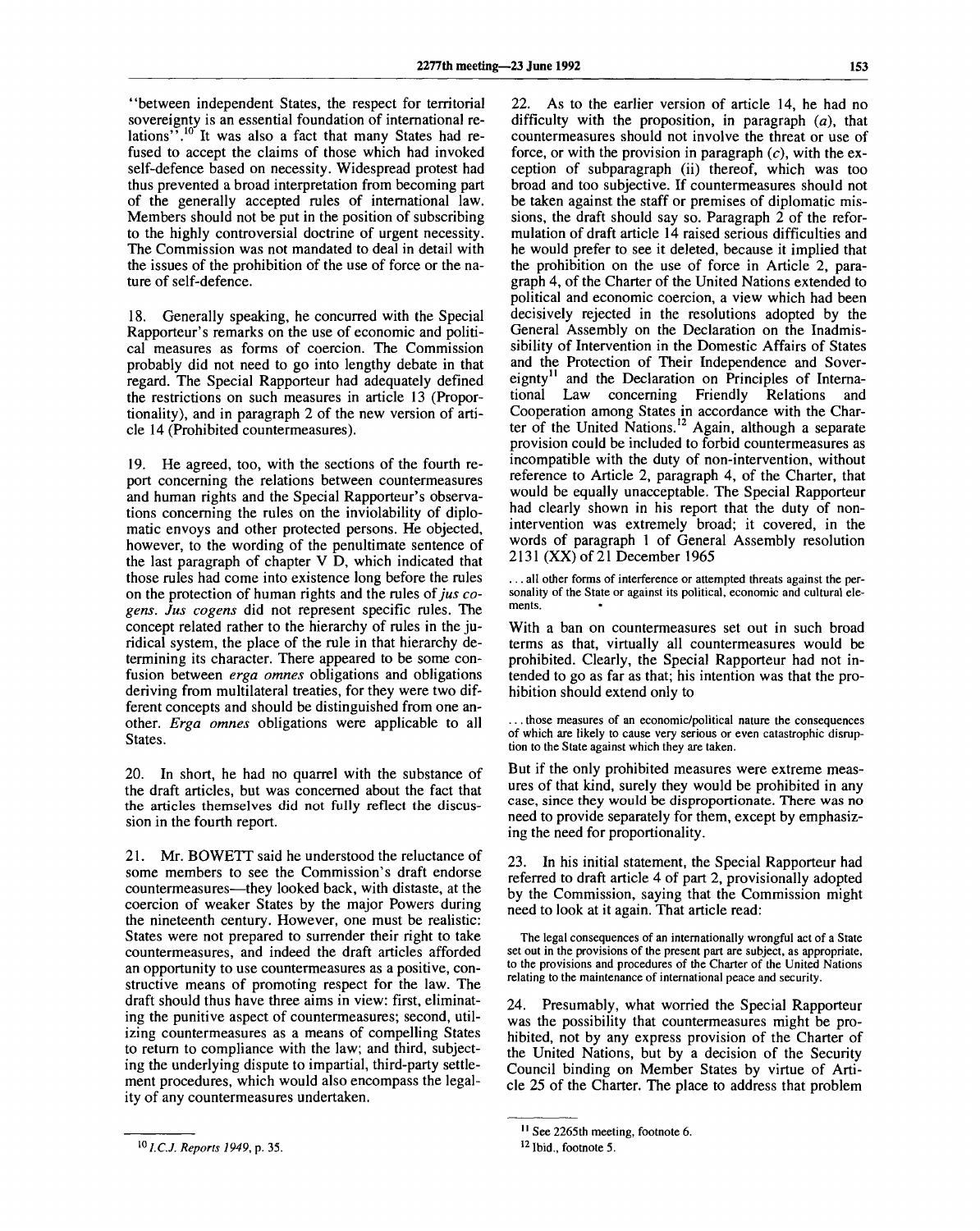would be in the commentary and he would suggest including a number of points in it.

25. First, given the purposes and principles of the Charter, it was not to be expected that the Security Council would use its powers to deny any State its legal rights or remedies, including the right to take lawful countermeasures. Second, it was recognized that the Security Council had the primary responsibility for maintaining international peace and security. Third, it was accepted that the Security Council had the power to oversee the use of countermeasures, and to indicate whether, in any given case, it believed them to be disproportionate. Fourth, it might request a State to delay the taking of countermeasures when, in its view, they would tend to aggravate the situation and lead to a threat to international peace and security, and when there was a reasonable prospect of peaceful settlement. Lastly, when the wrongdoing State was recalcitrant, and refused to cease its unlawful conduct, or to accept pacific settlement, beyond asking for a reasonable delay, the Security Council would have no right to demand that a State should not take lawful countermeasures.

26. Mr. CRAWFORD said that he agreed with the Special Rapporteur on many matters: on retortion; the terminology applying to countermeasures; the rejection of a special category of reciprocal measures—although with one reservation; the requirement of a genuinely unlawful act, as distinct from mere belief that the act was unlawful—which meant that the State acted at its own peril; and the legal irrelevance of a subjective punitive intent on the part of the State taking the countermeasures. He also agreed that countermeasures should not be of a punitive character. But a distinction should be drawn between interim and final countermeasures, that was to say, between reversible and non-reversible acts. Even where the countermeasures were in response to an unlawful act of an irreversible kind, their purpose should be to obtain cessation and reparation, and they must therefore, as far as possible, be reversible in nature. Hence he agreed with Mr. Barboza that article 11 should permit the injured State to suspend its obligations towards the State which had committed the internationally wrongful act; it should not speak simply of noncompliance.

27. Article 12 raised the problem of negotiation as a procedure for dispute settlement. Negotiations could afford a ground for delay: a State which had committed an internationally wrongful act could pursue negotiations indefinitely. Some limitation would therefore be required in paragraphs 1 *(a)* and 2 *(a).* One option might be to limit the dispute settlement procedure to third-party settlement; another would be to place a qualification on paragraphs 1 *(a)* and 2 *(a)* in cases where the injured State had reason to believe that the procedure would not lead to a resolution of the dispute within a reasonable time. A third option, suggested by Mr. Bowett, and the one he preferred, would be to make a satisfactory agreement on dispute resolution a suspensive condition for countermeasures.

28. Article 12, paragraph 2 *(b),* differed from the provision adumbrated in subparagraph *(b)* of the first paragraph of chapter II E of the report. The difference related to the period before interim measures of protection could be ordered by a court or a tribunal. The wording of the article was preferable to that of the report. An intermediate solution would be to confer a qualified right to take interim measures, pending the decision of the court or tribunal. Sometimes, for instance where assets were to be seized, the measures were likely to be ineffectual unless they were taken immediately. In that light, the proposal in chapter II E of the report did not seem to be workable.

29. Paragraph 3 of article 12 was unsatisfactory. It was extremely vague, and in any event its apparent object was already covered by the essential obligation of proportionality. He wondered how "justice" was to be defined; justice was in the eye of the beholder. In any case, the maintenance of international peace and security was a matter for the Security Council. States should not be subjected to vague and imprecise restrictions on their right to take countermeasures, provided the measures did not go beyond the requisite limits. Moreover, the duty of States not to aggravate their disputes should not be imposed unilaterally on injured States in the present context.

30. Article 13 dealt with the concept of proportionality by relating the countermeasures to the gravity of the internationally wrongful act and its effects, a principle which he endorsed. Mr. Barboza's idea that the conduct of the injured State should be proportionate to the fwo legitimate aims of the countermeasures, namely cessation and reparation, was interesting. As to the problem of differently affected States, the option was either to make special provision for them, a course to which the Special Rapporteur was opposed; or to specify that the gravity and the effects of the internationally wrongful act should relate to the State in question. In other words, it would only be possible to take countermeasures where they were warranted by the gravity of the breach *vis-a-vis* the State taking the countermeasure, and by the damage suffered by it. Otherwise, the ability to take countermeasures would be too broad and would be dissociated from the effects of the wrongful act. There was also the question of collective countermeasures, in cases where the worst affected State(s) sought assistance from others. If such State or States refrained from countermeasures, it might be that third States should not be allowed to take them. The right to take countermeasures should accordingly be made relative to the wrong suffered by the State in question, so that in practice only the most affected State(s) would take them. But the question of countermeasures by other States, taken at the instigation of the most injured State, was unresolved, and called for further reflection.

31. The issue of prohibited countermeasures was dealt with in the reformulated version of article  $14$ ,<sup>13</sup> He agreed with the prohibition of the threat or use of force in paragraph 1 *(a),* since the article was not dealing with self-defence. Paragraph 1 *(b)* (i) was not sufficiently precise—did it refer to all human rights or only some of them, and which ones? No doubt the Drafting Committee would decide. Paragraph 1 *(b)* (ii), on diplomatic immunities, was far too vague; in particular, it lacked a

<sup>&</sup>lt;sup>13</sup> See footnote 9 above.